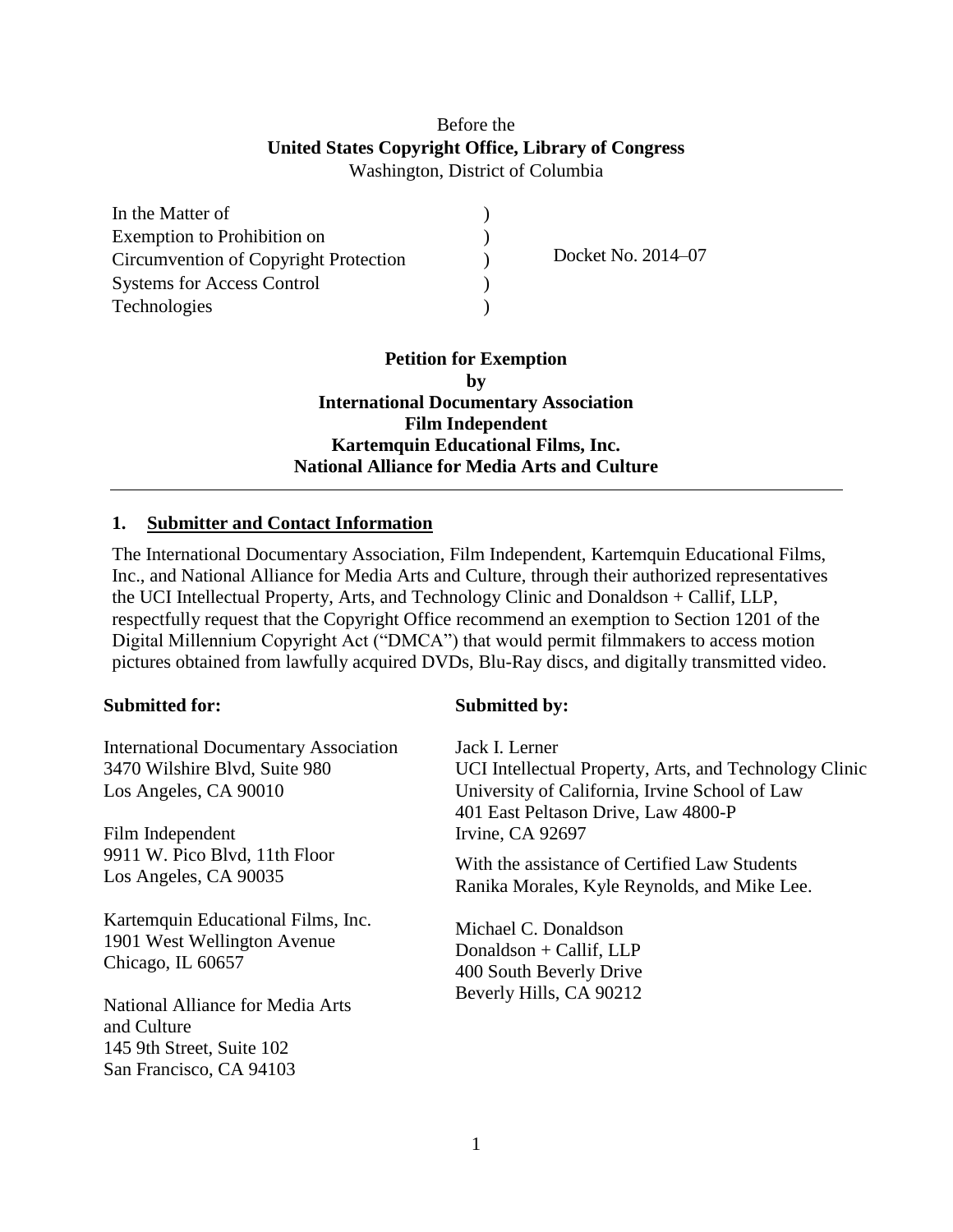**Contact:** Jack I. Lerner UCI Intellectual Property, Arts, and Technology Clinic University of California, Irvine School of Law Telephone: (949) 824-7684 Email: jlerner@law.uci.edu

## **2. Brief Overview of Proposed Exemption**

Filmmakers contribute substantially to society by creating new works of authorship that illuminate the human condition; encourage social debate and the exchange of ideas; and give voice to myriad downtrodden, persecuted, and marginalized members of society. To enable them to do so, filmmakers require the ability to access copyrighted motion pictures in order to make fair use in their films.<sup>1</sup>

The anti-circumvention provisions of the DMCA continue to severely constrain filmmakers' right to make fair use of copyrighted motion pictures. <sup>2</sup> We therefore propose an exemption to facilitate access to copyrighted motion pictures protected by the following TPMs:

- Content Scramble System ("CSS") on DVD
- Advanced Access Content System ("AACS") on Blu-Ray discs
- Encryption mechanisms and authentication protocols on digitally transmitted video
- Other TPMs we may identify in our full comment after further research.

We further propose that the exemption be narrowly tailored to the following classes of users and noninfringing uses:

- Filmmakers
- who seek to make fair use in their filmmaking
- of copyrighted motion pictures protected by TPMs on DVDs, Blu-Ray discs, and digitally transmitted video.

# **3. Copyrighted Works Sought to be Accessed**

We propose an exemption that would allow filmmakers to access motion pictures, a subset of the class of audiovisual works enumerated in Section 102 of the Copyright Act.<sup>3</sup> This proposed class of copyrighted material should be narrowly tailored to include only copyrighted

 $2^{5}$  17 U.S.C. § 1201(a)(1)(A) (2012).

 $\overline{a}$ 

<sup>&</sup>lt;sup>1</sup> See Comment of Int'l Documentary Ass'n, et al., Section III(B)(i) (2011),

http://www.copyright.gov/1201/2011/initial/IDA\_Mark\_Berger.pdf (last accessed on October 27, 2014) (discussing filmmakers' responsible exercise of fair use by implementing the 2005 *Documentary*

*Filmmakers' Statement of Best Practices in Fair Use* and by obtaining Errors & Omissions insurance for their films) [hereinafter "2011 Comment for IDA, et al."].

 $3$  17 U.S.C. § 102(a)(6) (2012).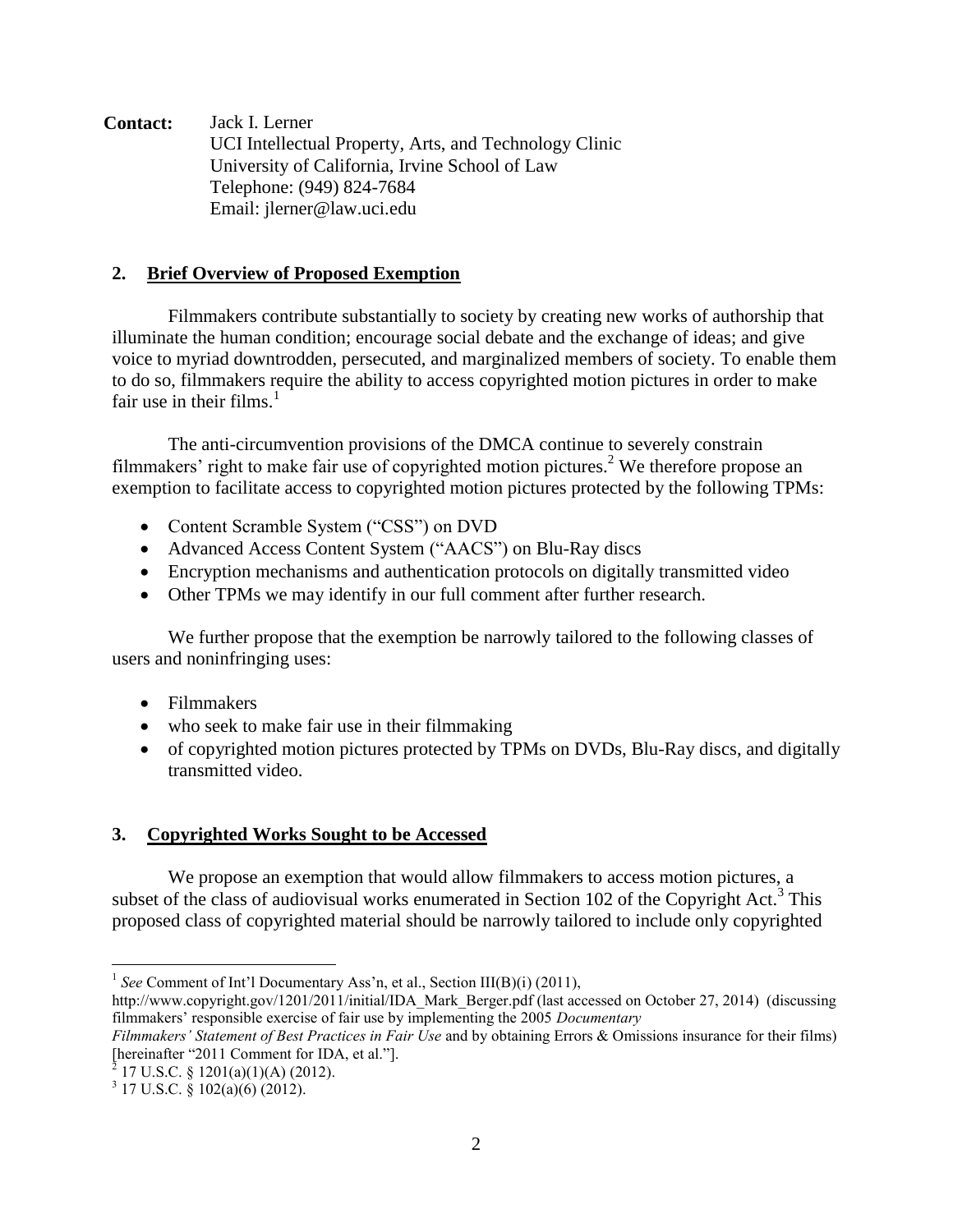material obtained from the following lawfully acquired sources: DVDs; Blu-Ray discs; and digitally transmitted video, such as streaming video, digital downloads, or transmissions captured on digital video recorders.

## **4. Technological Protection Measures**

We propose an exemption that permits circumvention, in certain circumstances, of CSS on DVDs and AACS on Blu-Ray discs. These systems use encryption and authentication protocols either to restrict access or to restrict both access and use.

The proposed exemption will also cover technologies that restrict access to digitally transmitted video. While the exact mechanisms that digital video delivery systems use vary, they generally function to prevent unauthorized access to media content by encrypting the content and implementing authentication protocols. Systems that use these measures are extremely diverse, vary across platforms, and are in constant flux.<sup>4</sup>

# **5. Noninfringing Uses**

We seek an exemption that permits filmmakers to make fair use of excerpts of motion pictures in films they create. The fair uses we seek to facilitate with this exemption include criticism and commentary (including parody), as well as illustration, demonstration, or exploration of points made in films. Such uses are well established as quintessential fair uses.<sup>5</sup>

Our proposed exemption will be narrowly tailored to the following noninfringing uses and class of users:

- Filmmakers
- who seek to make fair use in their filmmaking
- of copyrighted motion pictures protected by TPMs on DVDs, Blu-Ray discs, and digitally transmitted video.

# **6. Adverse Effects**

 $\overline{a}$ 

Without an appropriate exemption for the 2015–2018 period, the DMCA's prohibition on circumvention will continue to severely constrain filmmakers' ability to make fair use of copyrighted motion picture material in their film projects.

<sup>&</sup>lt;sup>4</sup> For this reason, the proposed exemption will define TPMs on digitally transmitted video by their function and not by a static list of technologies. *See* 37 C.F.R. § 201.40(b)(5) (2012) (establishing exemption for "[m]otion pictures . . . that are protected by various technological protection measures . . .").

<sup>5</sup> 17 U.S.C. § 107 (2012); *see also* 2011 Comment for IDA, et al. at Section III(B)(i); Letter to Maria Pallante, Nat'l Telecomm. and Info. Adm., at 23 (Sept. 21, 2012) ("Documentary films [make] paradigmatic fair use of copyrighted works and provide beneficial commentary on important issues.").